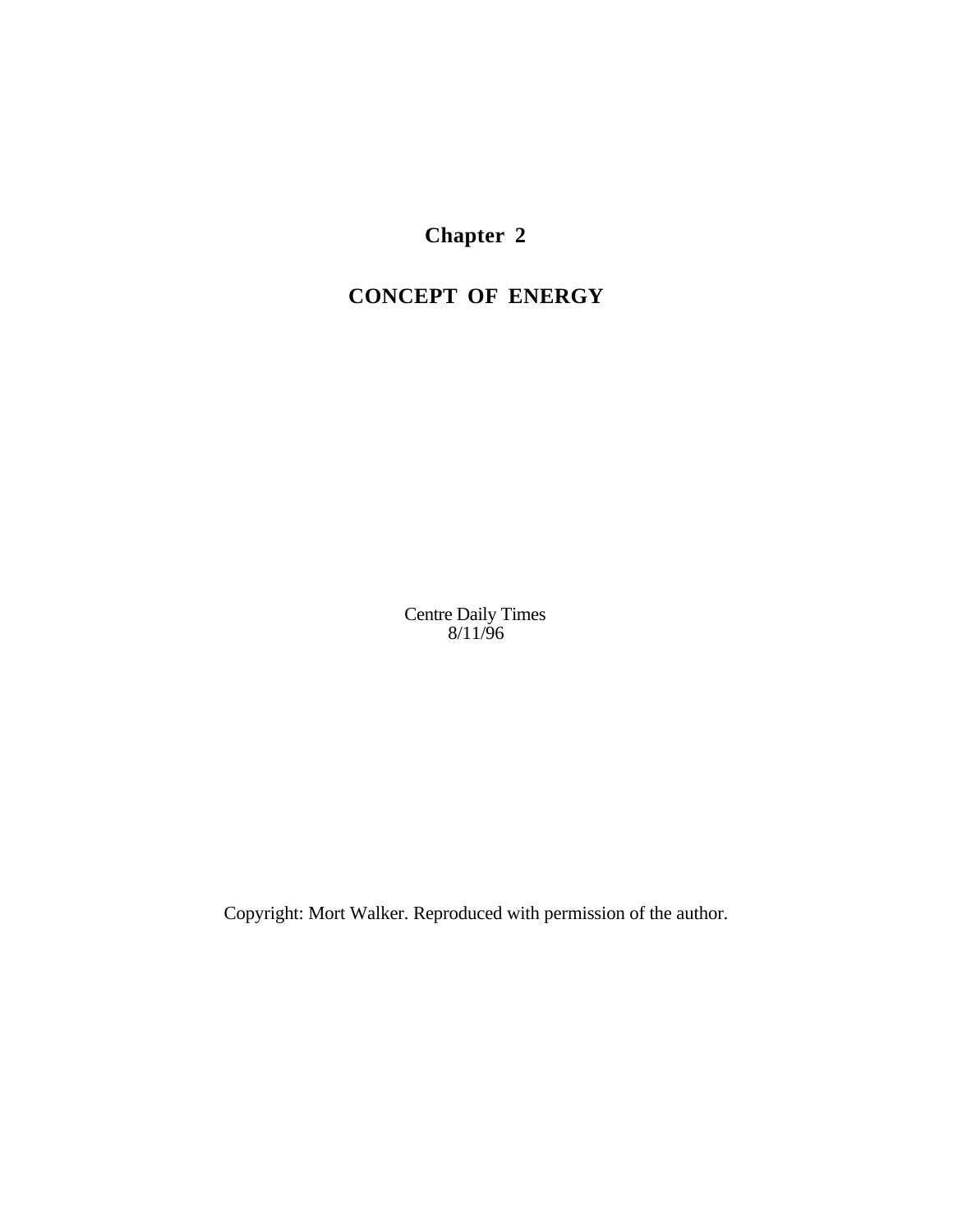Beetle Bailey is not the only one who wants to save energy. Energy conservation and efficiency is on many people's minds lately, especially when energy becomes expensive. Are energy conservation and modern energy-guzzling society compatible? To begin to answer this question, we must first define energy (Chapter 2 and 3) and then see what we mean by energy efficiency (Chapter 3 and 4).

## **Qualitative Definition of Energy**

Most dictionaries define energy as "the capacity to do work." This implies that energy is a more abstract concept than work. The definition is correct, of course, but it is incomplete. *Work* is certainly an important 'manifestation' of energy; indeed, the Industrial Revolution went into full swing in late eighteenth century when breakthroughs were achieved in converting other forms of energy into work. But work is not the only 'palpable' form of energy. *Heat* is another important energy form; a lot of effort and expense is made by society to remove heat from our homes and offices in the summer and to bring it to them in the winter. And *radiation* too, for better or for worse, is energy that we can sense. Hence, a more complete definition is the following:

#### *Energy is a property of matter that can be converted into work, heat or radiation.*

Strictly speaking, both work and heat are processes by which energy can be changed but we don't need to worry about this subtlety here. A good analogy is that energy is like money in the bank, while heat, work and radiation are like cash, checks and money orders.

Most dictionaries cite the year 1599 as the date of the earliest recorded use of the term 'energy' in English. This may be so, but it took another two and a half centuries for its meaning to be understood completely. Indeed, its precise definition, together with that of entropy (see Chapter 3), is one of the greatest intellectual achievements of mankind.

An instructive analogy can be drawn between the rather abstract concept of energy and another more or less abstract but familiar property of (living) matter: our health. Health is a God-given property that we have, to which we often pay little attention, until we lose it. Similarly, energy is a property that humans and others – both living and nonliving matter – possess to a greater or lesser extent; we are pretty much unaware of its existence, however, until it is converted into work, heat or radiation.

The above definition of energy highlights the fact that energy *conversion* is essential for energy utilization. We shall discuss this in detail. We shall see that the quantity of energy available in the universe is constant. It cannot be created or destroyed; it is only transformed from one form to another. In other words, it is conserved in all these transformations. Work and heat (as well as some types of radiation) are forms of energy that society needs. These are also the energy forms used today for the production of electric energy (or electricity). Unfortunately, however, these are not the *primitive* forms of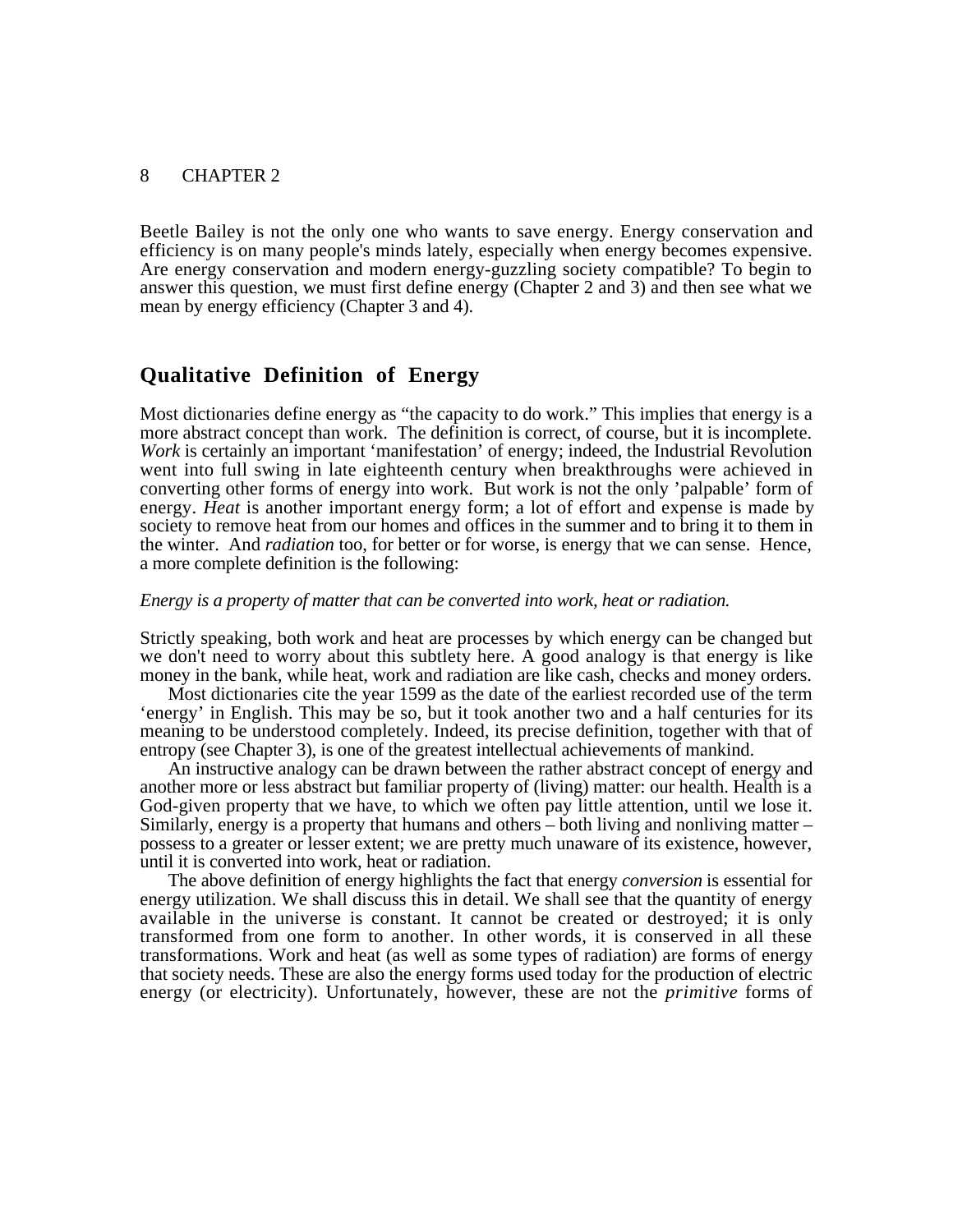energy. They are not the energy forms that are readily available on our planet. The primitive and less palpable forms of energy – such as solar, gravitational, chemical and nuclear energy – need to be converted to work, heat and useful radiation. The entire problem of energy availability can be reduced to that of conversion of abundant but less convenient forms of energy into scarce and more convenient forms which our society needs most. A few examples are outlined below. We shall examine them in more detail in Chapter 3.

## **Energy: Evolution of a concept**

Historians of science have probably written more essays on the development of the concept of energy than on any other subject. This concept has evolved from those of the archaic *fire*, the more modern *vis viva* ("living force"), which was dominant until the nineteenth century, and *force*, which persisted well into the 19th century and today has a much narrower scope. It was Aristotle (384-322 BC) who developed the concept of 'fire' as one of four basic 'elements' of nature first described by Empedocles (490-430 BC), the other three being earth, water and air. This view remained unchallenged for the next two thousand years. The largely apathetic and deeply religious 'scientists' of the Dark and Middle Ages did not seem to care to clarify it. The age of Enlightenment had to come eventually, and it did in the late seventeenth century. The inquiry into the how's and the why's of this world was then not only resurrected but it was systematized into what we today know as the *scientific method*. This allowed Leibniz (1646-1716) to champion the idea that the *vis viva* of a body is its mass times the square of its speed (what we now know to be twice the kinetic energy of a body). In the ensuing 150 years or so, the rapidly growing scientific community was successful in drawing a clear distinction between the more abstract concepts of force and energy and the less abstract concepts of heat and work. The invention of the thermometer – as early as in 1592 by Galileo Galilei (1564-1642) and then by Fahrenheit (1686-1736) in the early eighteenth century – first helped to clarify the distinction between temperature and heat. The detailed studies of heat by Joseph Black (1728-1799) then inspired James Watt (1736-1819) to develop the first modern steam engine which propelled the Industrial Revolution throughout the nineteenth century and beyond. This crucial technological development in turn inspired the scientific community to unravel the laws that govern the conversion of heat to work (see Chapter 3).

In contrast to the early human realization that mass is conserved in all earthly and heavenly phenomena (for an important exception, see Chapter 12), the fact that conservation of energy is an even more basic law of the universe did not become clear until mid-nineteenth century, when the science of thermodynamics was developed. The key players in this fascinating story of simultaneous discoveries are the Englishmen Thomas Young (1773-1829) and James Joule (1818-1889), the American-born Benjamin Thompson (1753-1814), the Germans Robert Mayer (1814-1878) and Hermann Helmholtz (1821-1894), the Frenchman Séguin (1786-1875) and the Dane Ludvig Colding (1815-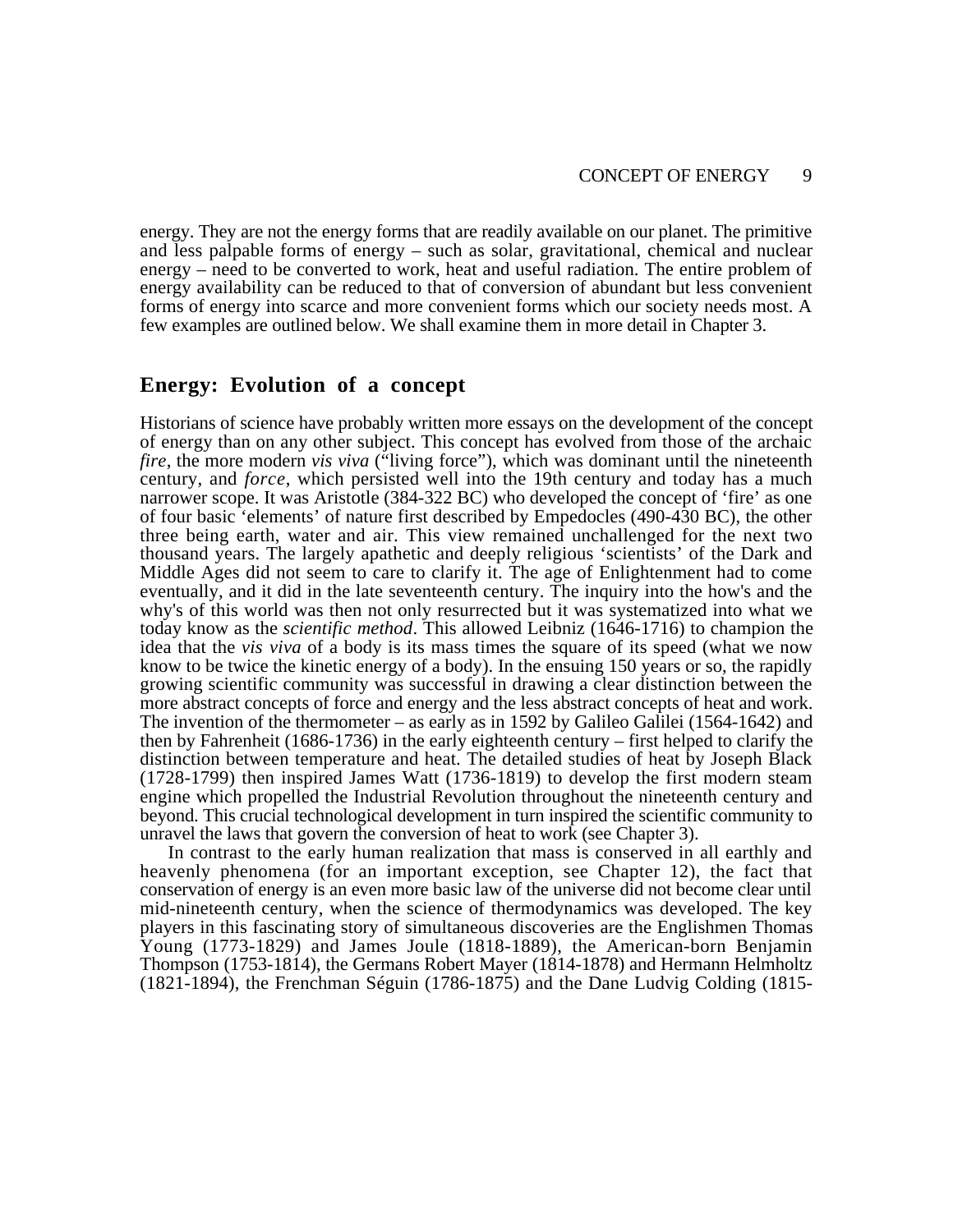1888). While Young is better known for having demonstrated the wave-like character of light and for his research on the elasticity of materials, he is often credited for being the first, in 1807, to use the word *energy* in its modern scientific sense. Thompson, better known as Count Rumford – a remarkable personality, very popular among historians for his military and political adventures which earned him nobility in both England and Bavaria – clarified the nature of *heat* by showing in 1804 that it is not a fluid-like substance, as widely believed until then. This realization and the analysis of interconversion between heat and work by Séguin, Mayer, Colding and especially Joule, in the period 1839-1849, clarified the relationship between heat and work, as two qualitatively different but quantitatively equivalent forms of energy. Finally, in 1847 the inspired young Helmholtz generalized this principle of conservation of energy into a universal law of nature, which came to be known as the First Law of Thermodynamics.

There is some irony in these historical developments: just before major social upheavals were to spread throughout most of Europe in the revolutions of 1848, the collective efforts of the European scientific community brought about one of the major intellectual syntheses of all time.

## **Energy in Its Various Forms: First approximation**

**Work.** When we lift an object (this book, for example) from one level to another (say, from the floor to a shelf on the wall), we expend our energy – by doing work – to increase the energy stored in the object. (This energy can be converted back into work, for example, if we let the book fall back to the floor.) In this transformation, the *chemical energy* stored in our muscles is converted to work, or more precisely to mechanical energy, and work is converted into the *potential energy* stored in the object (while it sits on the shelf).

**Heat.** When we put a kettle filled with water on an electric stove, the temperature of the water increases, typically from 60 to 200 degrees Fahrenheit. The energy of the water (sometimes called thermal energy) increases, and we can dissolve coffee and sugar in it. In this transformation, *electric energy* is expended, it is transformed into heat, which in turn is transferred to the water. On a larger scale, in an electric power plant, the water is heated (for example, by burning coal) to a much higher temperature (say, 600 degrees Fahrenheit) and thus acquires sufficient energy to produce electricity (by turning the turbines within the magnetic field of an electric generator). In this transformation, the chemical energy stored in coal is converted to thermal energy of water vapor, which in turn is converted to mechanical energy (work) of the rotating turbine, which is finally converted to electricity.

**Radiation.** Life on earth is possible because of the sun, and most of earth's energy comes from the sun. The energy from the sun reaches our planet in the form of a very wide spectrum of rays (or waves) of different intensity, which we call solar radiation. Most of it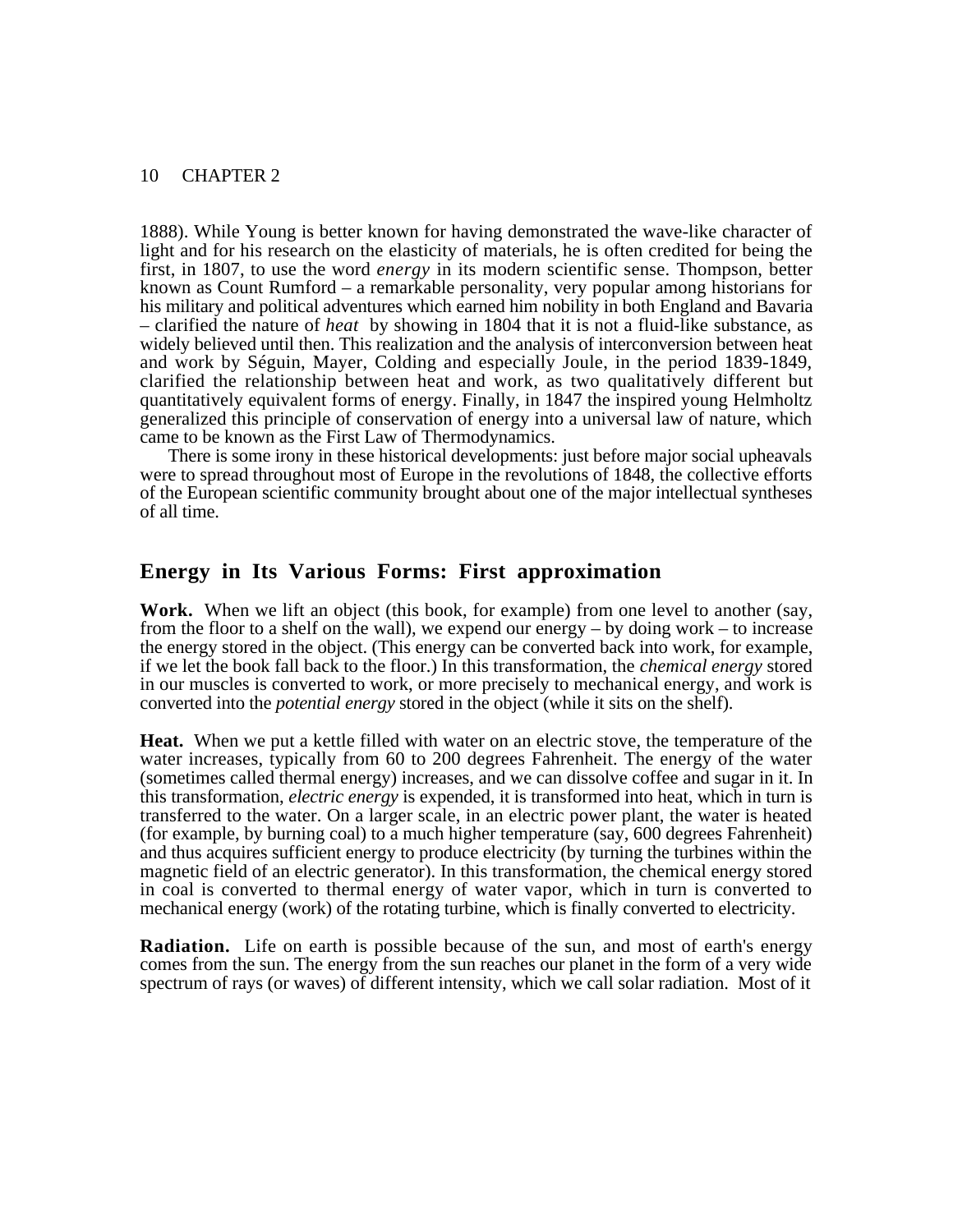is benign, like radio waves and light (or visible radiation), and some can be harmful (for example, ultraviolet rays). Both evolution and technological development have made possible the detection of this energy. At one extreme, the first organisms that "have seen the light" lived on Earth some 500 million years ago. At the other extreme, the detection and production of TV and FM waves is only several decades old.

In addition to radiation from outer space, radiation can also come from the tiniest constituents of matter. As we shall see in more detail in Chapter 12, all matter (living and nonliving) is made of atoms, with their protons and neutrons in the nucleus and their electrons revolving around the nucleus. Energy is also stored in atoms, mainly in their nucleus (hence the name *nuclear* energy). When a nucleus (for example, of uranium) is split into smaller fragments, part of its energy is converted into the desired heat, while another part is converted to different forms of radiation, some of which have potentially damaging effects.

In the above examples, several different forms of energy are mentioned. Their interconversion is the subject of much of this book. We thus need to introduce and define some of them more precisely. Work and heat deserve particular attention; they are discussed in detail in Chapter 3.

**Gravitational (Potential) Energy.** All matter on our planet is subject to the force of gravity, which – as we know well from the times of Galileo and Isaac Newton (1642-  $1727$ ) – pulls objects toward the earth's center. Overcoming the force of gravity requires expending energy. Therefore, the farther (or higher) an object is from the earth's surface, the greater its gravitational, or potential, energy will be. The change in the gravitational energy of the object is thus proportional to the change in its *vertical* position. A body on top of Mount Everest, Nepal (29,028 feet high), has a higher potential energy than the same body on top of Mount McKinley, Alaska (20,320 feet), which in turn has a higher potential energy than the same body at sea level (0 feet). Also, the larger the mass of an object is, the greater its potential energy will be. Finally, the third factor that defines potential energy is the acceleration due to gravity. This is a relatively constant number on our planet; it represents an increase in speed of about 10 meters per second for every second of free fall. Thus, the gravitational potential energy is defined as follows:

Potential Energy = [Mass] [Acceleration (due to gravity)] [Height]

In Chapter 16 we shall see how hydroelectric power plants take advantage of the high potential energy of some of the world's rivers and convert water's gravitational energy into huge quantities of electricity.

**Nuclear Energy.** It is not indispensable to take a physics course to understand the most important issues surrounding this controversial energy form. We shall discuss these issues in Chapters 12-15. For now, let us just introduce nuclear energy by saying that an enormous quantity of energy is stored in the fundamental particles which make up all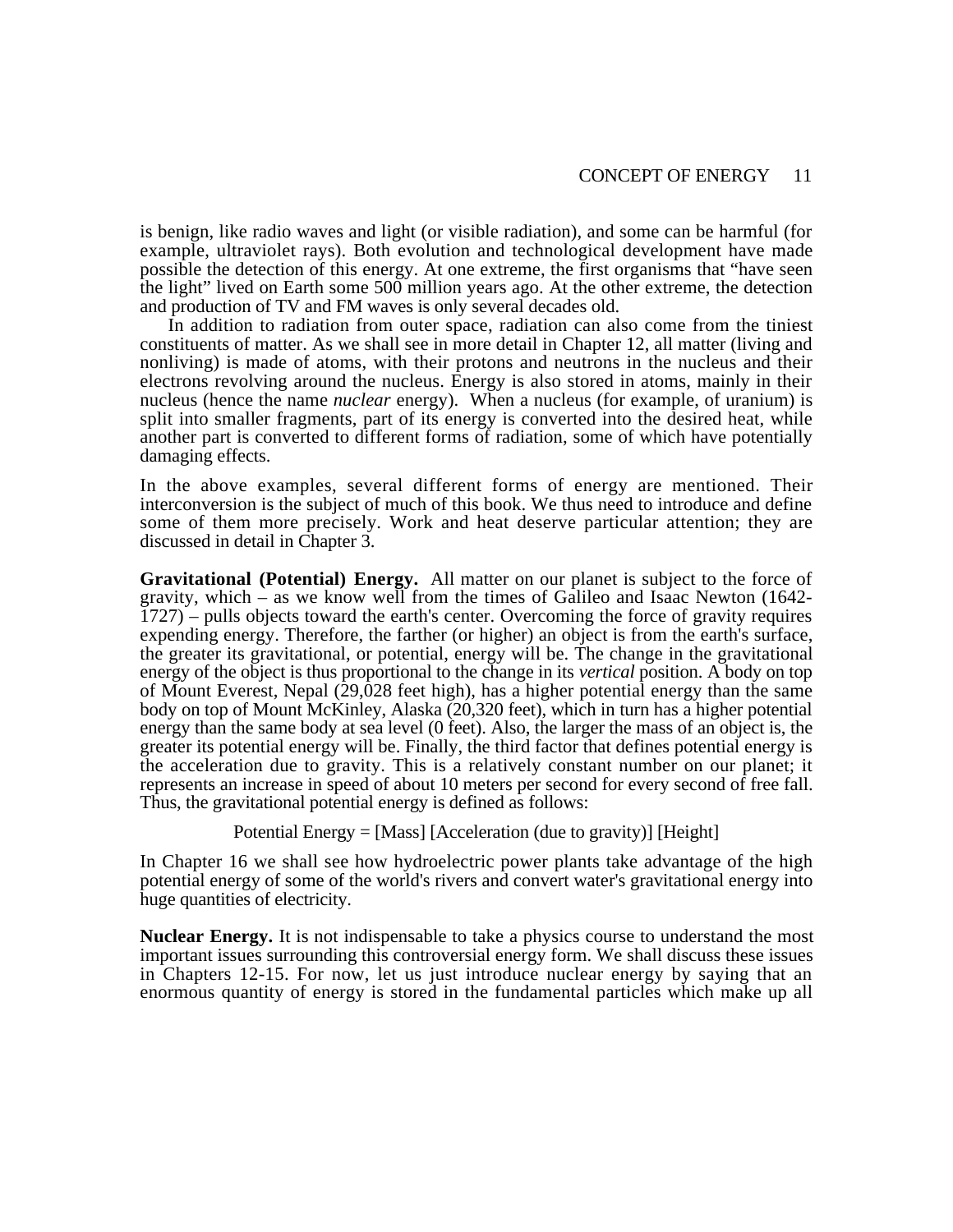matter, and which we call atoms (from the Greek word 'atomos', meaning indivisible). In spite of the name given to them, we have known for the last hundred years that the atoms are in fact divisible. The splitting of their nucleus is called *fission*. The nuclei of identical or different atoms can also join together. This process is called *fusion*. In both these processes, part of the atomic mass is converted to energy, according to the famous Einstein equation:

Energy = [Mass] [(Speed of light)<sup>2</sup>]

**Solar Energy.** Practically all forms of energy available to us on earth – except gravitational and nuclear – come from the sun. In Chapter 17 we shall see that the sun itself is a giant nuclear reactor in which fusion reactions take place and huge quantities of radiation are emitted in all directions. Part of this energy reaches our planet. It travels in waves that possess a characteristic wavelength (see Figure 2-1). The number of wave crests that pass by a given point in space in a second is called the frequency of the wave. The shorter the wavelength of radiation is, the higher its frequency (see Figure 2-2) and the more intense the radiation will be.



**FIGURE 2-1**. Principal characteristics of a radiation wave.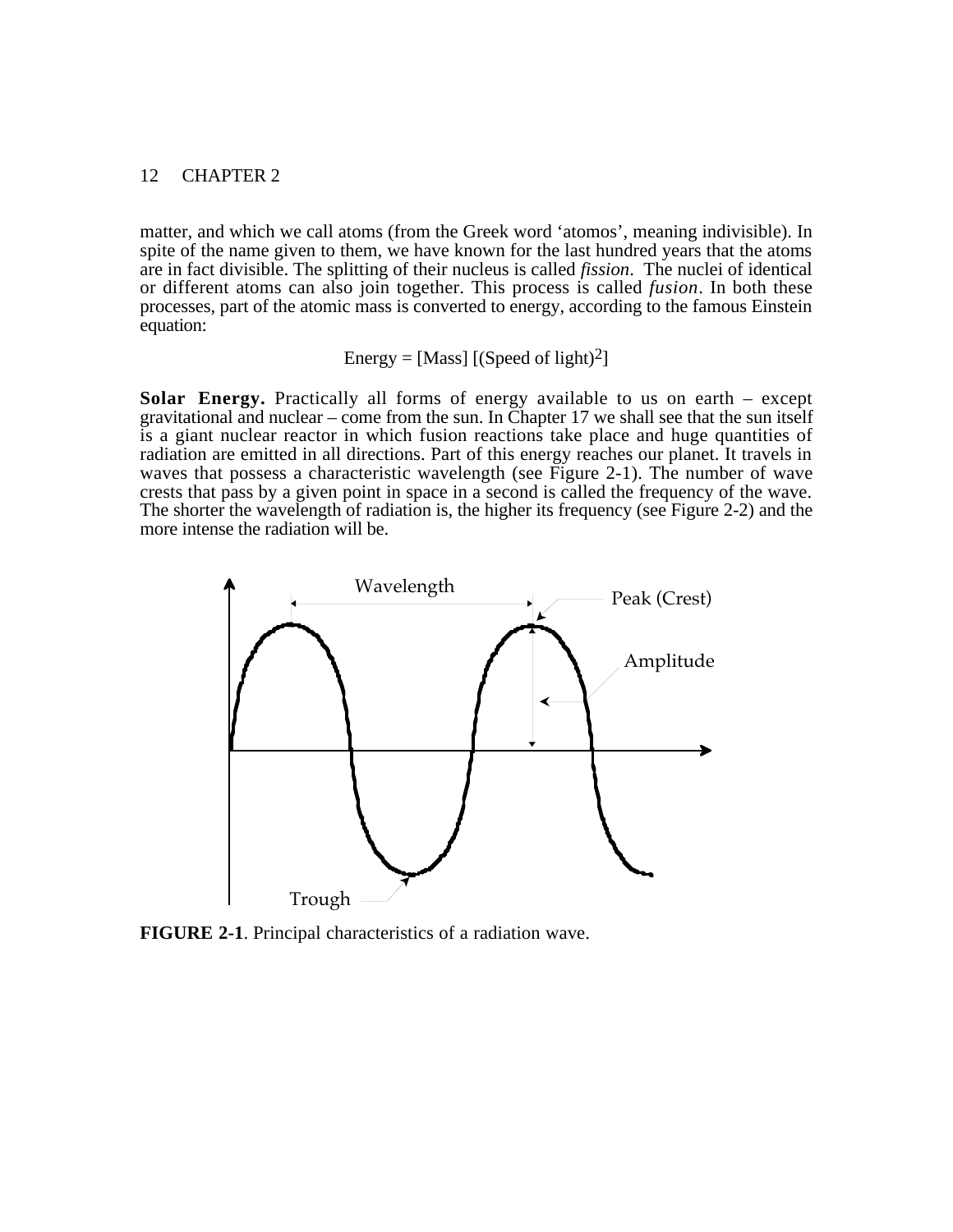**FIGURE 2-2**. The 'electromagnetic' spectrum of energy radiation. The indicated transitions from one form of radiation to another are only approximate. (For a reminder of power-of-ten notation, see Table 2-1 in the next section.)

It is seen that only a small portion of this so-called *electromagnetic spectrum* corresponds to 'sunlight,' or visible radiation. Radiation of higher intensity – for example, ultraviolet rays, x-rays and gamma-rays – can be harmful, as we shall see in Chapter 15. At the opposite end, low-intensity radio waves (standard AM broadcast), TV signals, FM waves and microwaves are relatively harmless; in fact, they are purposely produced in the myriad electronic devices that characterize modern society.

The following fundamental relationship between frequency and wavelength of electromagnetic waves defines the speed of light:

Speed of light = [Wavelength] [Frequency]

In Figure 2-2 it can be confirmed easily that the order of magnitude of this universal constant is a hundred million meters per second. Its approximate and convenient value is 300,000,000 meters per second (some 670,000,000 miles per hour).

**Chemical Energy.** Life on earth is the consequence of many chemical processes. For example, carbon dioxide and water combine in green plants – with the help of sunlight – to form more complex molecules such as carbohydrates and proteins. This process is called *photosynthesis*. A typical example is the formation of a sugar (glucose), according to the following chemical equation: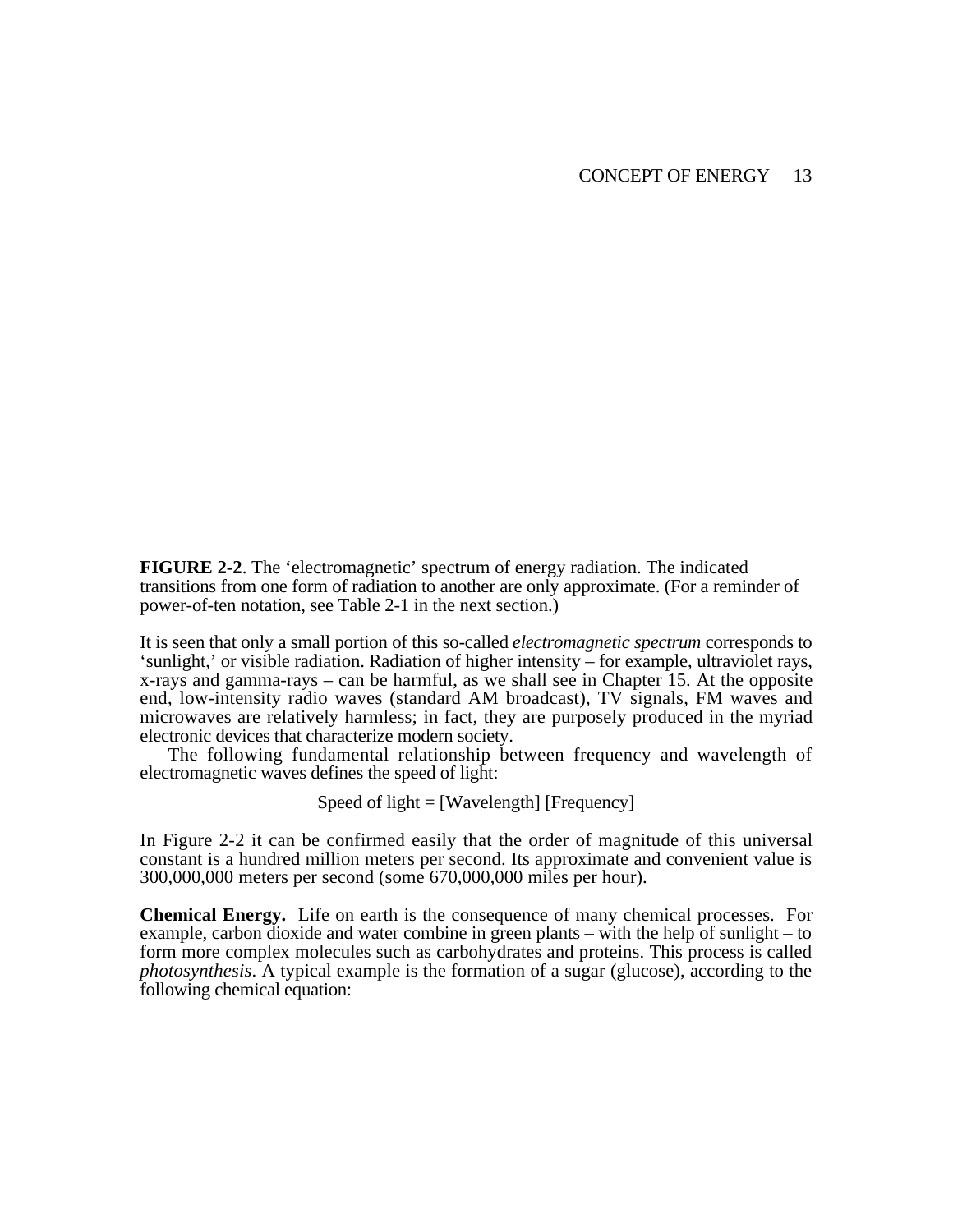| 6CO <sub>2</sub> |       | $6H_2O = C_6H_{12}O_6 +$ | 6O <sub>2</sub> |
|------------------|-------|--------------------------|-----------------|
| Carbon           | Water | Glucose                  | Oxygen          |
| dioxide          |       |                          |                 |

Here the atoms of carbon (C), hydrogen (H) and oxygen (O) are seen to redistribute themselves among different molecules. Depending upon the nature of the rearrangement, energy may be either consumed or released in a chemical process. In the above example of sugar formation, the energy provided by the sunlight is consumed. Of special interest to us are those chemical processes in which certain molecules (called fuels) combine with oxygen from the air. One example is the reverse of the above process:

| $C_6H_{12}O_6$ + | 6O <sub>2</sub> | 6CO <sub>2</sub>  | 6H <sub>2</sub> O |
|------------------|-----------------|-------------------|-------------------|
| Glucose          | Oxygen          | Carbon<br>dioxide | Water             |

A more important one for our purposes is the combustion of natural gas (methane):

| CH <sub>4</sub> | 2O <sub>2</sub> | $\equiv$ | CO <sub>2</sub>   | 2H <sub>2</sub> O |
|-----------------|-----------------|----------|-------------------|-------------------|
| Methane         | Oxygen          |          | Carbon<br>dioxide | Water             |

These processes are invariably *exothermic*; in other words, energy is released (or produced) when they take place. They are an essential part of the functioning ('metabolism') of living organisms and explain why oxygen is needed for survival. For example, they provide the energy of the muscles in our illustration of the concept of work. We shall see in Chapter 6 that this same chemical energy accounts today for the overwhelming majority of world's energy consumption.

**Electric Energy (Electricity).** This energy form has often been called the 'all-American' energy because after World War II, and even today, Americans consume so much of it and so much more than almost everybody else. Electricity is an intermediate energy form. Once it is produced, its usefulness resides in the fact that it can be converted easily to other energy forms. It is a remarkable fact that as much as 70% of the energy that society uses to produce electricity is wasted. Quite a bit of air pollution is produced in the process too. Only the remaining 30% of the energy expended is actually utilized, and sometimes squandered, in our homes, offices and factories. In Chapters 3 and 4 we shall show why this is so.

Much of this book deals with these blessings and curses of electricity. The entire Chapter 18 is devoted to it.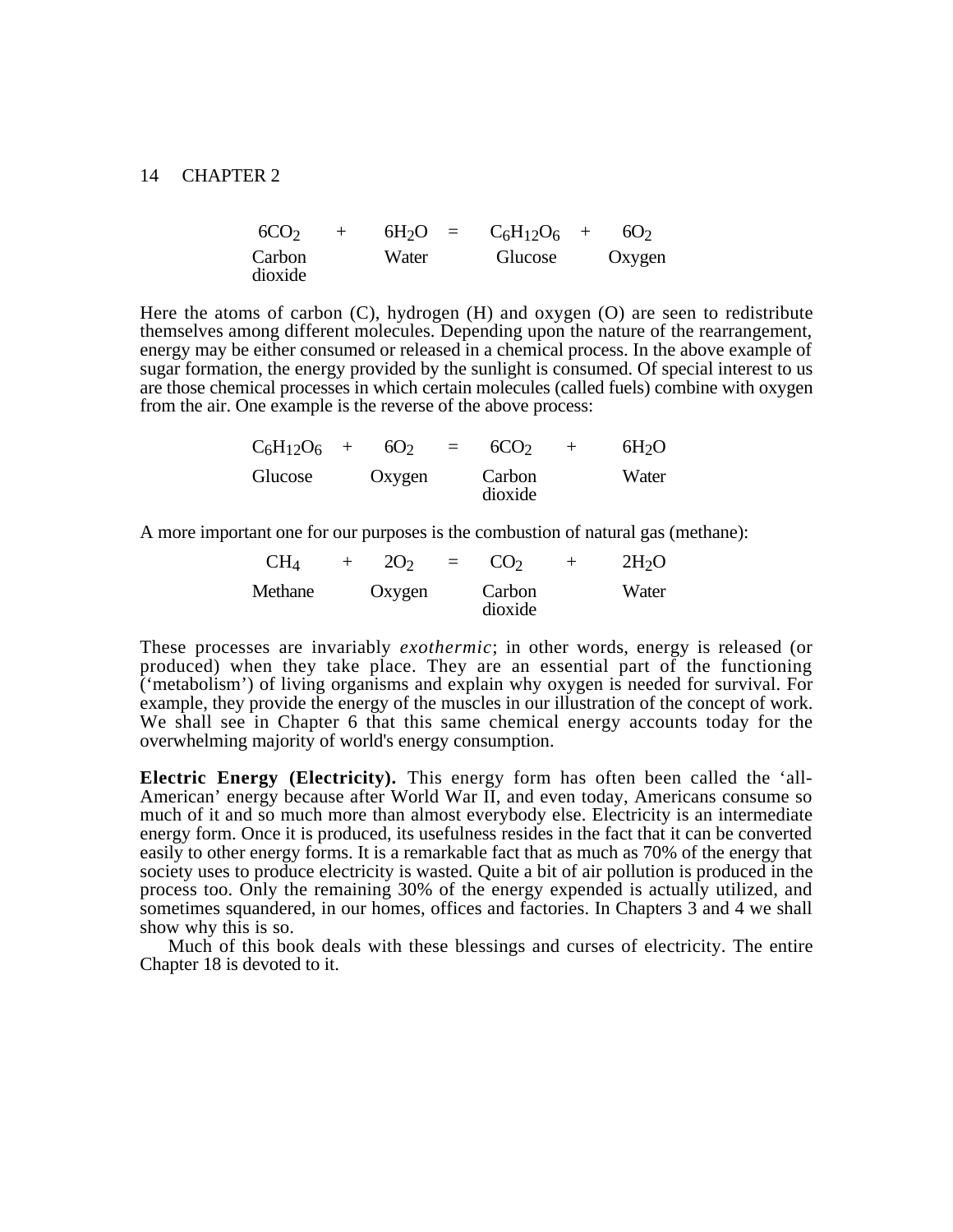## **An Elementary Mathematical Prelude**

Energy issues cannot be understood without developing a feel for the amount of energy that is available or is consumed. This turns out to be quite simple, and does not involve any math beyond the four basic operations.

Any quantity of energy has *units* associated with it, for example barrels of oil, kilowatthours of electricity, millicuries of radiation, etc. In Chapters 3 and 4 we shall see that, in contrast to currency exchange rates, there is a definite relationship between the various quantities of energy; in other words, a quantity of energy expressed with a given unit of measurement can be *converted* to an equivalent number expressed with another unit of measurement. In much of this book, and as we read the media reports, we shall see that energy quantities are expressed in a seemingly bewildering variety of units. We shall also see that the understanding of energy issues requires that comparisons be made between 'apples' and 'apples' (and not between 'apples' and 'oranges', as is too often the case). This is possible only if the appropriate conversion of units is performed before making the comparisons. In this chapter we thus take some time to become comfortable with, and indeed proficient in, these conversions. We won't worry for the moment about the important concept of efficiency of conversion, to which entire Chapter 4 is devoted.

Two familiar examples illustrate the procedure involved in all conversions of units. We do not need to perform a step-by-step calculation to know that if one has ten dollars and goes to a bank to exchange them for Mexican pesos, and if the exchange rate is

#### 1 U.S. dollar = 2500 Mexican pesos,

the number of Mexican pesos that one will get from the clerk is 25,000. It is also very simple to calculate, when we stop at the gasoline station to fill the tank of our car, that if the tank capacity is 10 gallons, and if a gallon costs \$1.25, we have to pay \$12.50 to fill it up. Let us formalize the thought process involved in these calculations.

In the case of the currency exchange, we start with the quantity that we originally have, \$10, and we multiply it by the number of new units that are equivalent to one original unit (2500 pesos per dollar):

(10 dollars) 
$$
\left(\frac{2500 \text{ pesos}}{1 \text{ dollar}}\right) = 25,000 \text{ pesos.}
$$

We note two important points in this simple calculation. First, the conversion involves the *cancellation of units;* for this to be possible, if the dollar units are in the numerator in the first term on the left-hand-side of the above expression, they must be in the denominator in the other term. Second, multiplication by the currency *equivalence* – 2500 pesos per dollar (expressed as shown above in the same way as, for example, one percent is expressed as 1/100) – does not change the quantity of money; it only changes the money units. This is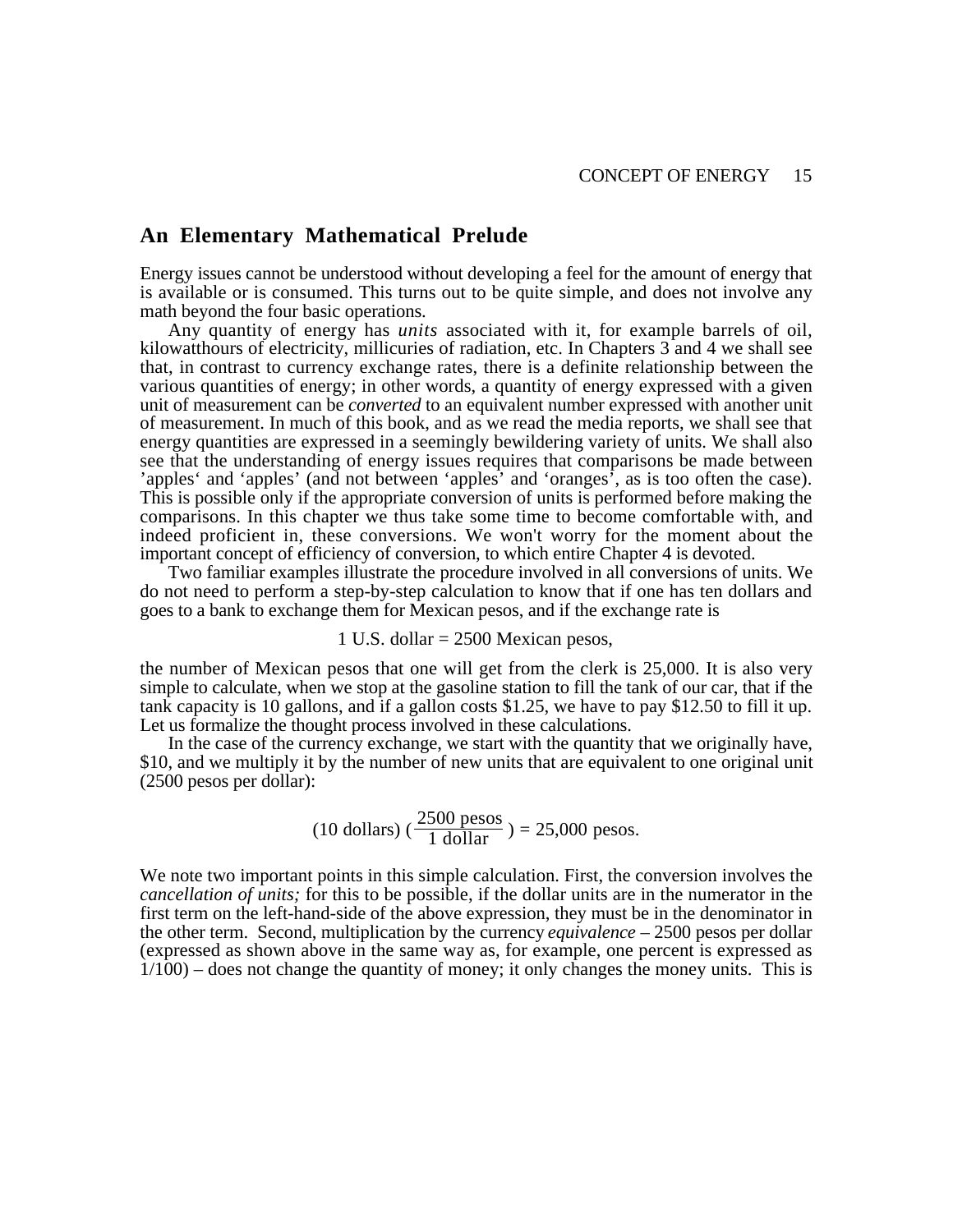easily understood by noting that if  $2500$  pesos  $= 1$  dollar, then, by dividing both sides of this expression either by 2500 pesos or by one dollar, we have

or

$$
\frac{2500 \text{ pesos}}{2500 \text{ pesos}} = \frac{1 \text{ dollar}}{2500 \text{ pesos}} = 1,
$$

$$
\frac{2500 \text{ pesos}}{1 \text{ dollar}} = \frac{1 \text{ dollar}}{1 \text{ dollar}} = 1.
$$

We see that this currency equivalence has no units; it is unity (or one). Multiplication or division by unity (one) does not change the quantity involved, of course; but it does change the units in which a quantity (of money in this case, or of energy) is expressed.

In the example of tank filling with gasoline, the energy/currency equivalence is

1 dollar  $= 1$  gallon of gasoline,

and the calculation is as follows:

$$
(10 \text{ gallons}) \left(\frac{1 \text{ dollar}}{1 \text{ gallon}}\right) = 10 \text{ dollars}.
$$

All the calculations done in this book, even the most complex ones that show us how to make important energy-related decisions, are performed using this simple 'technique' of conversion of energy units. This is further shown in Illustration 2-1.

It should be noted in Illustration 2-1C that no effort was made to give the *exact* solution. This is part of what we mean when we say that in this book we want the reader to develop a feel for the amounts of energy that are available or are consumed. We shall see that many of the quantities involved are not known precisely. Therefore we shall often be interested only in the order of magnitude of certain quantities, especially those that are expressed as very large numbers.

So at times we shall be interested just in 'ball-park' figures, that is, in orders of magnitude. For example, when comparing the amount of solar energy reaching earth with the amount of energy consumed in the world today, it will be sufficient to say that the former is roughly 4-5 orders of magnitude larger to conclude that we shall not run out of energy any time soon. Other times, we shall need to be more precise, well within an order of magnitude. For example, energy consumption per capita in the U.S. is approximately 5 times larger than in the world as a whole. Still other times, it will be important to distinguish between, say, a 32% and a 33% efficiency of an electric power plant; this is so because, as we shall see, a 1% increase in power plant efficiency usually translates into million-dollar savings.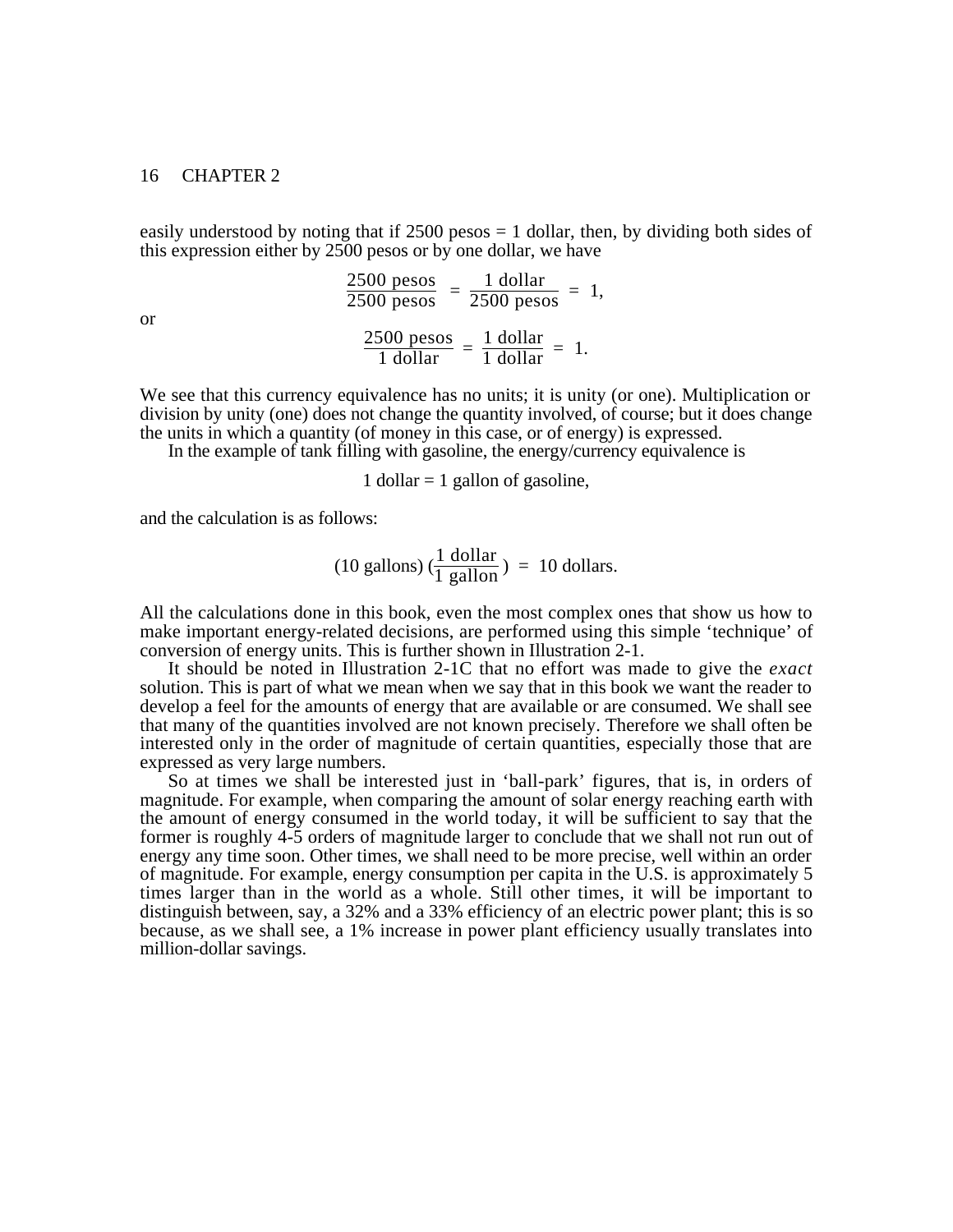**Illustration 2-1a.** *Use the approach outlined above* to determine how many dollars one should get for one million Japanese yen, if the current exchange rate is:

1 dollar  $= 110$  yen

(Answer: \$9,090.91)

**Illustration 2-1b**. Show that the value of the speed of light is 671,224,363 miles per hour.

*Solution.*

Speed of light =  $(300,000,000 \frac{\text{meters}}{\text{second}})$  ( $\frac{1 \text{ mile}}{1609 \text{ meters}}$ )  $(\frac{3600 \text{ seconds}}{1 \text{ hour}})$  =

$$
= 671,224,363 \frac{\text{miles}}{\text{hour}}
$$

**Illustration 2-1c**. The total amount of energy consumed in the U.S. in 1990 was about 80 quadrillion British thermal units. If one British thermal unit is equivalent to 1055 joules, express this annual energy consumption in joules.

*Solution.*

U.S. energy consumption =

80x10<sup>15</sup> BTU = (80x10<sup>15</sup> BTU)  $\left(\frac{1055 \text{ joules}}{1 \text{ BTU}}\right) = 8.4 \times 10^{19} \text{ joules}$ 

## **Quantitative Definition of Energy**

We cannot overemphasize the fact that most energy issues are issues of balance, or lack thereof, between supply and demand. To reach this balance or to understand the imbalance, energy in its various forms needs to be quantified. This requires a scale, such as the one shown in Figure 2-3.

The energy yardstick shown on this scale is one of the most commonly used energy units in the U.S., the BTU (British thermal unit).

*One BTU is equivalent to the energy required to raise the temperature of one pound of water by one degree Fahrenheit.*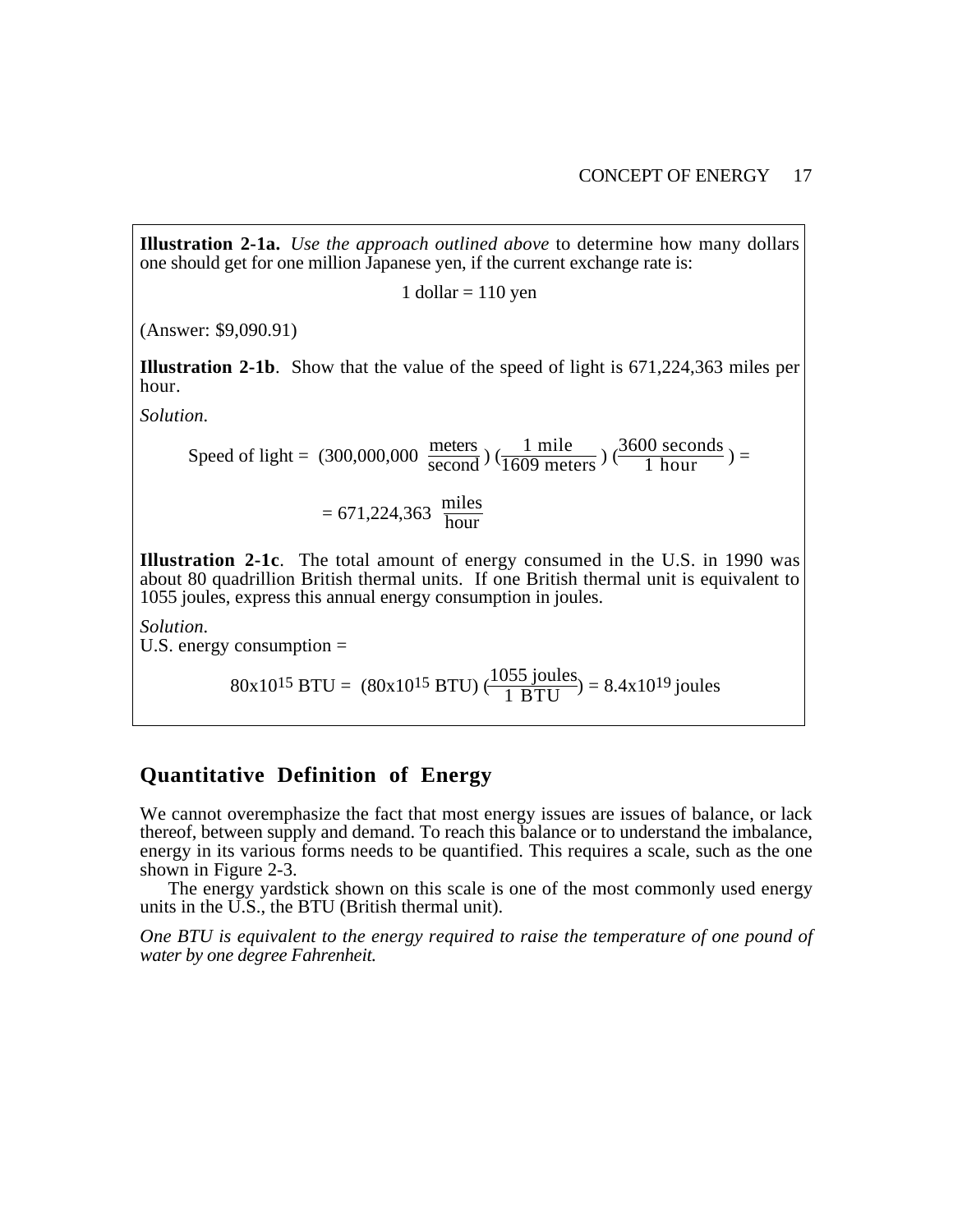A related unit is one calorie (1 cal), equivalent to the energy required to raise the temperature of one gram of water by one degree Centigrade. The international standard unit is the joule, in honor of James Joule (see p. 9). The most precise definition of a BTU is that it is equivalent to 1055 joules.

We should note from the above definitions that the temperature of a substance is a measure of its (thermal) energy. Indeed, the higher the temperature of a substance is, the more energy it possesses. We shall discuss this in detail in Chapter 3. For now, we need to remind ourselves of the following relationship between degrees Fahrenheit (°F) and degrees Centigrade or Celsius (°C):

Temperature, 
$$
^{\circ}F = 32 + [Temperature, ^{\circ}C](\frac{9}{5})
$$

An easy way to remember this is by recalling that  $0^{\circ}$ C (the temperature at which water freezes) corresponds to 32  $\degree$ F and that 100  $\degree$ C (the normal boiling point of water) corresponds to  $\overline{2}12$  °F. Indeed,

$$
32 \text{ }^{\circ}F = 32 + (0) \left(\frac{9}{5}\right)
$$

$$
212 \text{ }^{\circ}F = 32 + (100) \left(\frac{9}{5}\right)
$$

We see in Figure 2-3 that one BTU is a relatively small quantity of energy. The average daily energy consumption (food intake) of an adult person, expressed in these units, is about  $12,000$  BTU. As mentioned in Illustration 2-1C, the annual consumption of energy in the U.S. has been about 80,000,000,000,000,000 (eighty quadrillion) BTU in recent years. Obviously, a more convenient way to express these quantities is needed. The convenient power-of-ten notation is summarized in Table 2-1. Some of the abbreviations commonly used can be recognized from the familiar jargon of personal computers. (For example, a 760-kb floppy diskette contains 760,000 bytes of storage space. A 400-Mb hard disk drive can store 400,000,000 bytes of information.)

Large numbers are best expressed using this notation. The digit in the exponent simply represents the number of zeros to be placed after the one. For example, 109 means that there are nine zeros after the one, giving a billion, that is 1,000,000,000. This is particularly useful when one is interested primarily in orders of magnitude, as we shall be in many instances. In the examples given above, we have

## $12,000$  BTU =  $1.2 \times 10^4$  BTU 80,000,000,000,000,000 BTU = 8 x 10<sup>16</sup> BTU (= 80 x 10<sup>15</sup> BTU)

Expressed as orders of magnitude, the above two numbers would be roughly  $10^4$  ( $\sim$ 10<sup>4</sup>) and  $\sim$ 10<sup>17</sup>, respectively. Sometimes our calculations or estimates are not very accurate, and the above approximations are sufficient.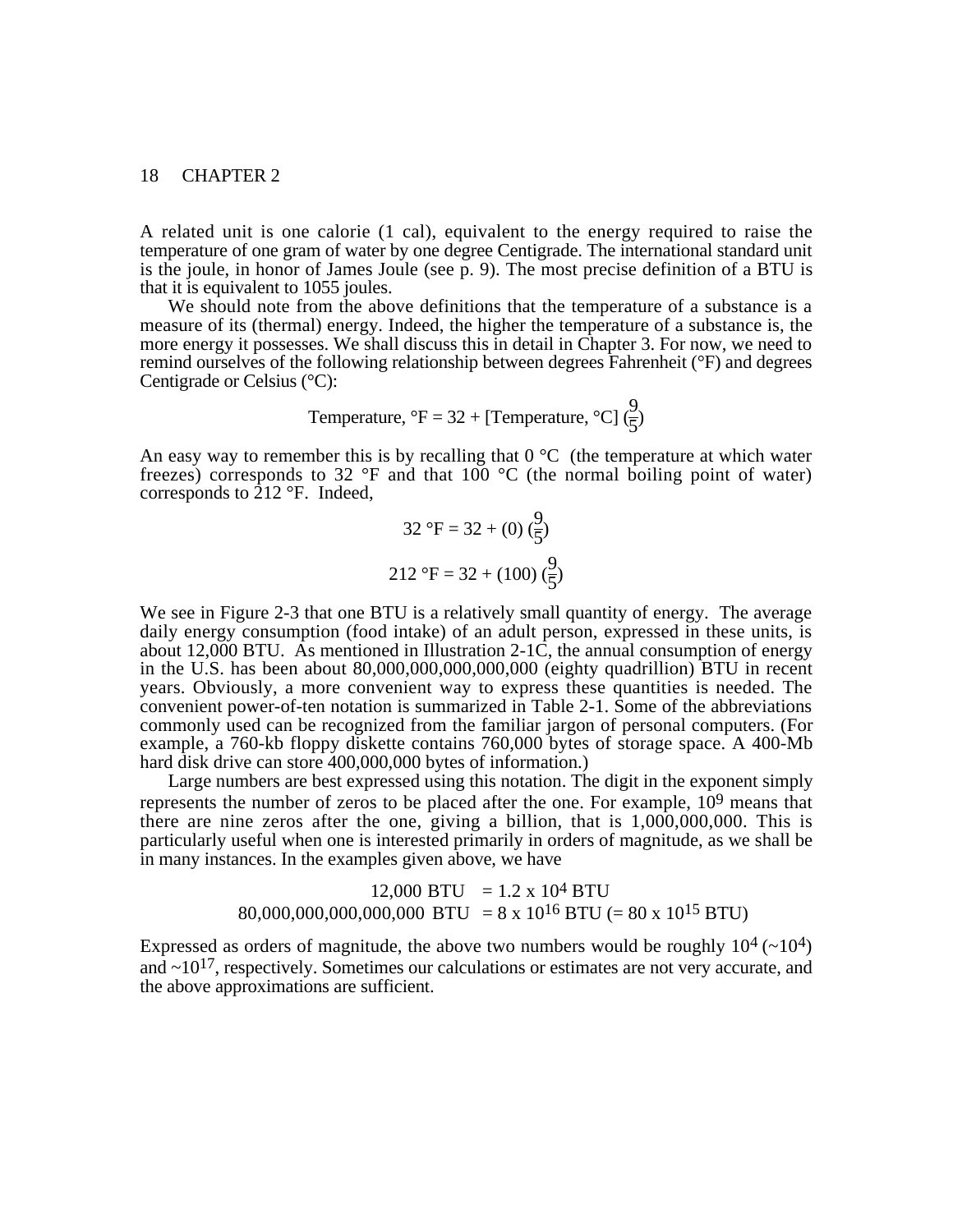## CONCEPT OF ENERGY 19

**FIGURE 2-3**. Energy scale showing the approximate energy equivalents (in BTU) for a variety of processes.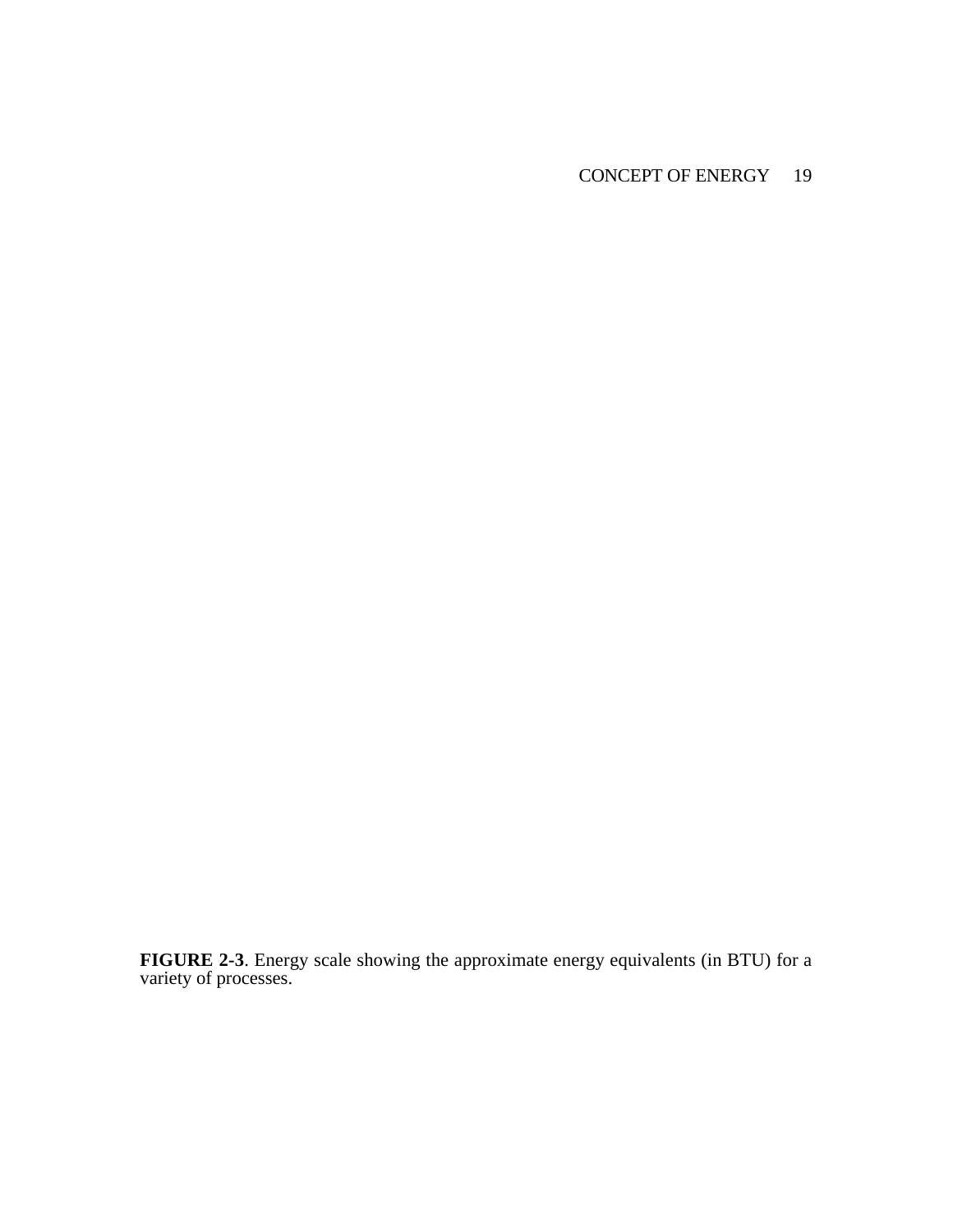**Illustration 2-2**. As shown in Figure 2-3, the average daily human food intake is some 104 BTU. Convert this quantity into the more familiar dietary calories.

*Solution.* Using Table 2-2 we have

10,000 BTU = 10,000 BTU 
$$
(\frac{1 \text{ J}}{9.478 \times 10^{-4} \text{ BTU}})
$$
  $(\frac{2.39 \times 10^{-4} \text{ Cal}}{1 \text{ J}})$  = 2522 Cal

This quantity and its order of magnitude are very familiar to a diet-conscious reader. Note that a dietary calorie is equivalent to one thousand calories.

| Power of 10 Notation | Designation (Prefix) | Abbreviation     |
|----------------------|----------------------|------------------|
| $10^{-12}$           | (pico)               | p                |
| $10^{-9}$            | (nano)               | $\mathbf n$      |
| $10^{-6}$            | (micro)              | μ                |
| $10^{-3}$            | (milli)              | m                |
| 10 <sup>0</sup>      | one                  |                  |
| 10 <sup>1</sup>      | ten                  |                  |
| $10^{2}$             | hundred              |                  |
| 10 <sup>3</sup>      | thousand (kilo)      | $\bf k$          |
| 10 <sup>4</sup>      | ten thousand         | 10k              |
| 10 <sup>5</sup>      | hundred thousand     | 100 <sub>k</sub> |
| 106                  | million (mega)       | M                |
| 10 <sup>7</sup>      | ten million          | 10M              |
| $10^{8}$             | hundred million      | 100M             |
| 10 <sup>9</sup>      | billion (giga)       | B(G)             |
| 1010                 | ten billion          | 10B              |
| $10^{11}$            | hundred billion      | 100B             |
| $10^{12}$            | trillion (tera)      | T                |
| $10^{13}$            | ten trillion         | 10T              |
| 1014                 | hundred trillion     | 100T             |
| $10^{15}$            | quadrillion          | quad             |

**TABLE 2-1**

Reminder of large numbers (power-of-ten notation)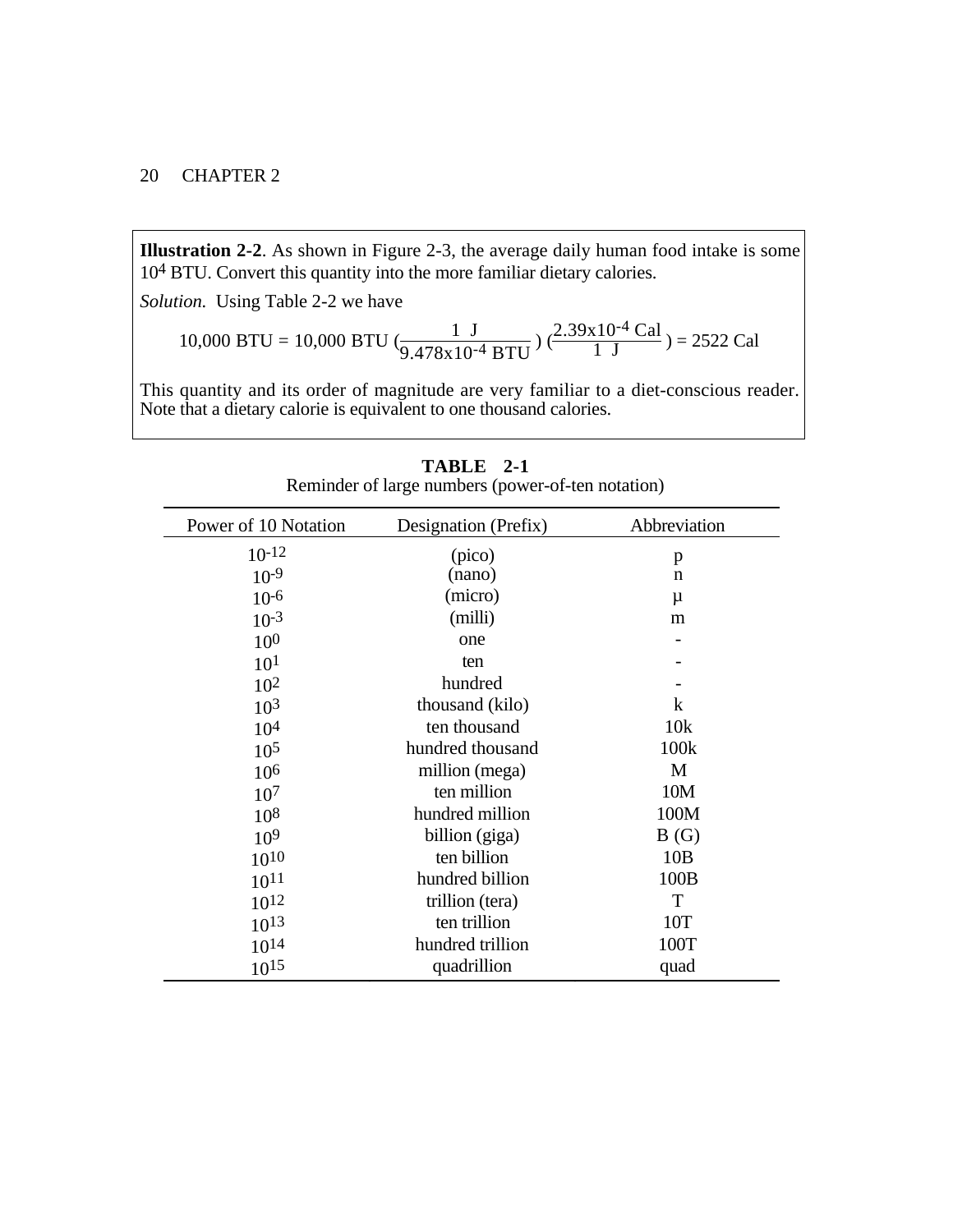#### CONCEPT OF ENERGY 21

Table 2-2 summarizes all the commonly used energy units. As we read about energy utilization either in newspapers or in specialized publications, sooner or later we shall encounter each one of them. So it is important to be able to express energy quantities in different units. Illustrations 2-2 and 2-3 show the procedure to follow when using these conversion factors.

**Illustration 2-3**. Trinitrotoluene (TNT) is an explosive. When it explodes, it releases energy, which (for convenience) is measured in units of mass of TNT. How many joules of energy are released by the explosion of 1 kg of TNT?

*Solution.* Using Table 2-2 we have

Energy in 1 kg of TNT = (1 kg TNT)  $\frac{1 \text{ J}}{(2.381 \text{x} 10^{-10} \text{ tons TNT})}$  ( $\frac{1 \text{ ton}}{1000 \text{ kg}}$ ) =

$$
= 4.2 \times 10^6 \text{ J}
$$

Note: This calculation will be used in Chapter 15, to place into perspective the destructive power of nuclear weapons.

## **TABLE 2-2**

## Conversion of energy units

| 1 joule = 1 J = (1 W) (1 s) = 1 kg $\frac{m^2}{s^2}$     |
|----------------------------------------------------------|
| $= 6.242$ x 10 <sup>18</sup> electron volts (eV)         |
| $= 107$ ergs                                             |
| $= 0.2388$ calories (cal)                                |
| $= 2.39 \times 10^{-4}$ diet calories (Cal)              |
| $= 9.478$ x 10 <sup>-4</sup> British thermal units (BTU) |
| $= 2.778$ x 10 <sup>-7</sup> kilowatthours (kWh)         |
| $= 0.735$ footpounds (ft lb)                             |
| $= 2.381 \times 10^{-10}$ tons of TNT                    |

*Note:* The reader is not expected, of course, to memorize any of the numbers in Table 2-2. All the conversion factors required can be derived easily by referring to this table (see Review Question 2-1).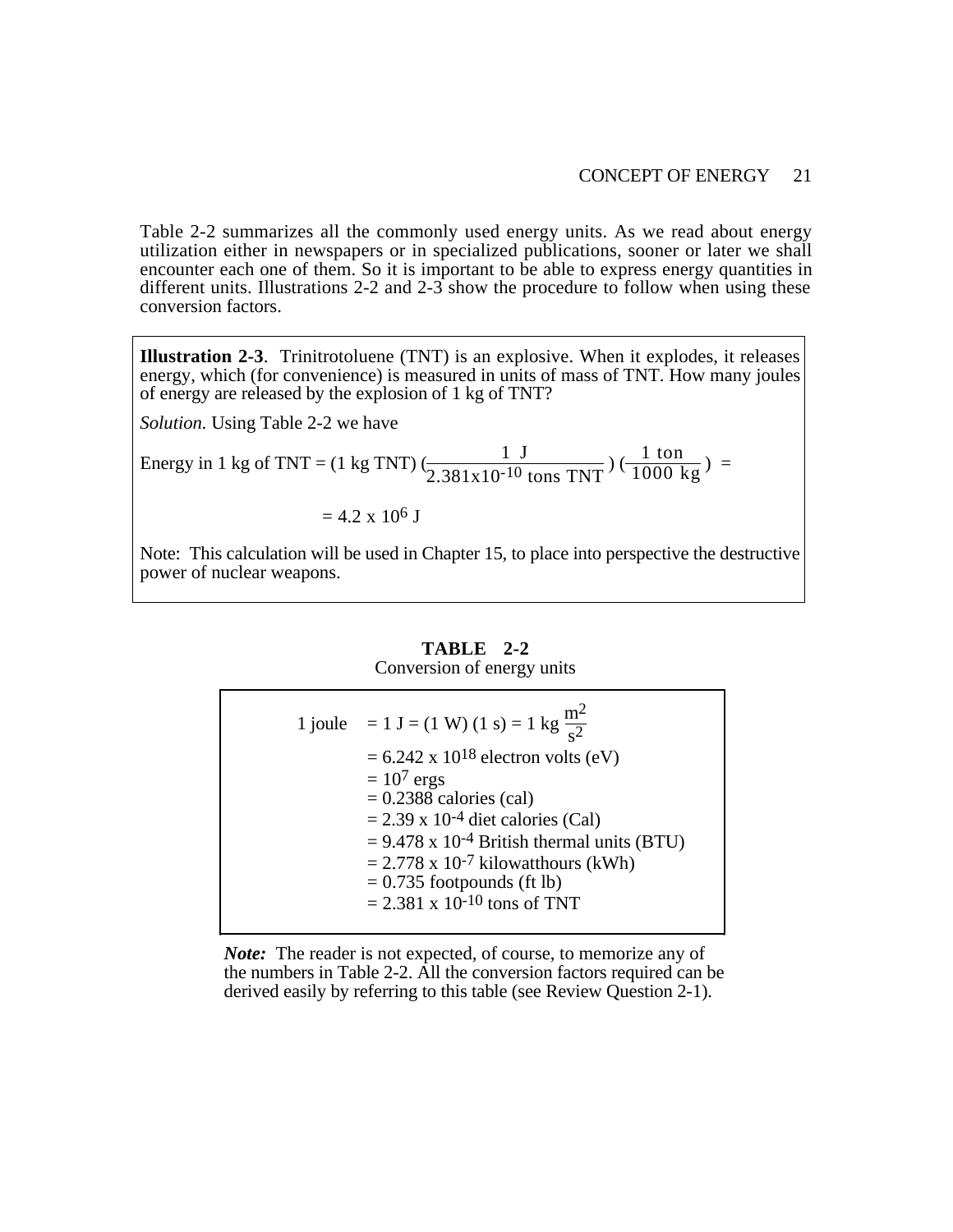## **Power**

A concept very much related to energy, but not to be confused with it, is that of *power*. An analogy should help to understand the difference. We are intuitively familiar with the time value of money: if a car bought for cash costs 10,000 dollars, it may end up costing 15,000 (current) dollars if paid over a four-year period. The time interval during which energy is produced or consumed is of equal importance. Some energy-consuming devices are more 'energy-intensive' than others. These devices have more power: they consume the same amount of energy in a shorter time interval. By analogy with the interest rate (for example, 10 percent per year), this *rate of consumption (or production) of energy* is called power.

$$
Power = \frac{Energy}{Time}
$$

or

 $Energy = [Power]$  [Time].

The familiar example of the acceleration of an automobile can further clarify the difference between the two concepts. A certain amount of energy is required to accelerate the car from its position at rest to a movement at a constant speed of, say, 60 miles per hour. If car A, having a power  $P_1$ , can achieve this acceleration in 20 seconds, car B needs a power equivalent to  $2xP_1$  in order to achieve the same acceleration in 10 seconds (and the same total amount of energy is consumed in both cases).

Table 2-3 summarizes all the important units of power. A familiar though inconvenient unit is the historically significant horsepower (hp). The most convenient and also familiar unit (e.g., from the ratings of light bulbs, hair driers, loudspeakers, etc.) is the watt  $(W)$ , in honor of James Watt (see p. 9) defined as

$$
1 \text{ watt} = \frac{1 \text{ joule}}{1 \text{ second}}, \text{ i.e., } 1 \text{ W} = \frac{1 \text{ J}}{1 \text{ s}}.
$$

**TABLE 2-3** Interconversion of power units

| $= 0.001341$ hp (horsepower units) |
|------------------------------------|
|------------------------------------|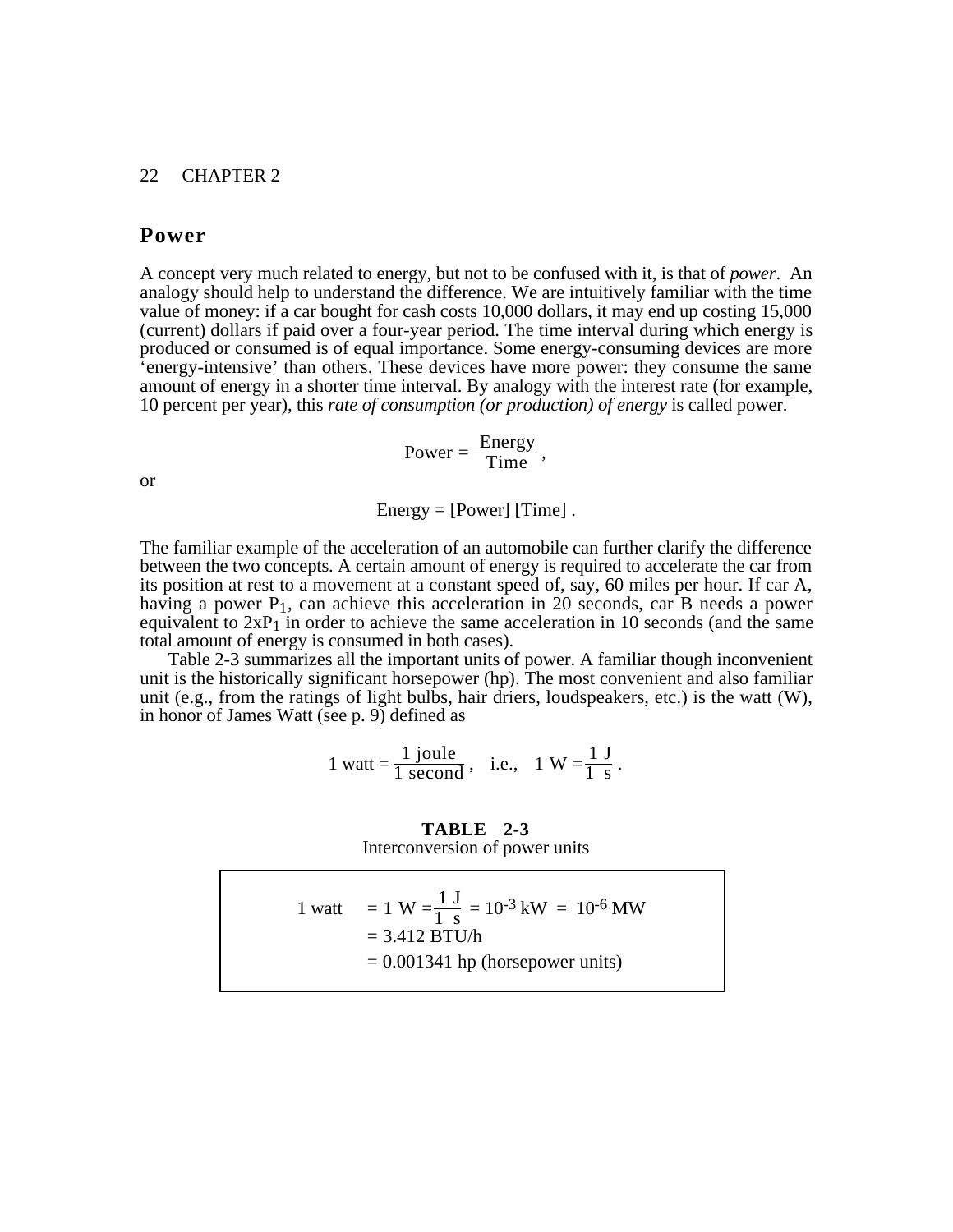### CONCEPT OF ENERGY 23

The distinction between power and energy is particularly important for energy economics. Remember: *we buy power, but we pay for energy!* In other words, energy-consuming devices come with a certain power rating (for example, a 1200-watt hair drier, a 60-watt light bulb, a 1.5-kilowatt air conditioner). This rating determines how much energy we shall have to consume – and how much money we shall have to spend – in order to be able to use them. Thus, a 1200-W hair drier requires that we supply 1200 joules of energy every second. If we use it for 5 minutes, this amounts to using 360 kilojoules of energy. If we then know how much we pay for the energy we use, in dollars per kilojoule, we are in a position to determine the economics of this and many other energy-consuming devices.

### **Illustration 2-4a.**

An automobile has a horsepower rating (power) of 100 hp. Calculate its power in watts.

*Solution.*

Power = 100 hp = (100 hp) 
$$
(\frac{1 \text{ W}}{0.001341 \text{ hp}})
$$
 = 74,571 W = 74.5 kW

#### **Illustration 2-4b.**

Show that 1 kilowatthour (kWh) is equivalent to 3.6 megajoules (MJ).

*Solution.*

 $1 \text{ kWh} = (1 \text{ kW}) (1 \text{ h}) =$ 

 $= (1000 \text{ W}) (1 \text{ h}) = (1000 \text{ Wh}) \left(\frac{3600 \text{ s}}{1 \text{ h}}\right) = 3.6 \times 10^6 \text{ Ws} = 3.6 \times 10^6 \text{ J} = 3.6 \text{ MJ}.$ 

## **Summary**

We have briefly introduced the primitive energy forms available on our planet. We have also introduced the forms of energy that are more useful to our modern, high-tech society. For historical reasons and for convenience, the quantities of energy associated with these different energy forms are expressed in different units. We have thus shown how to make the necessary conversions of energy units. We are now ready to discuss the laws that govern these energy conversion.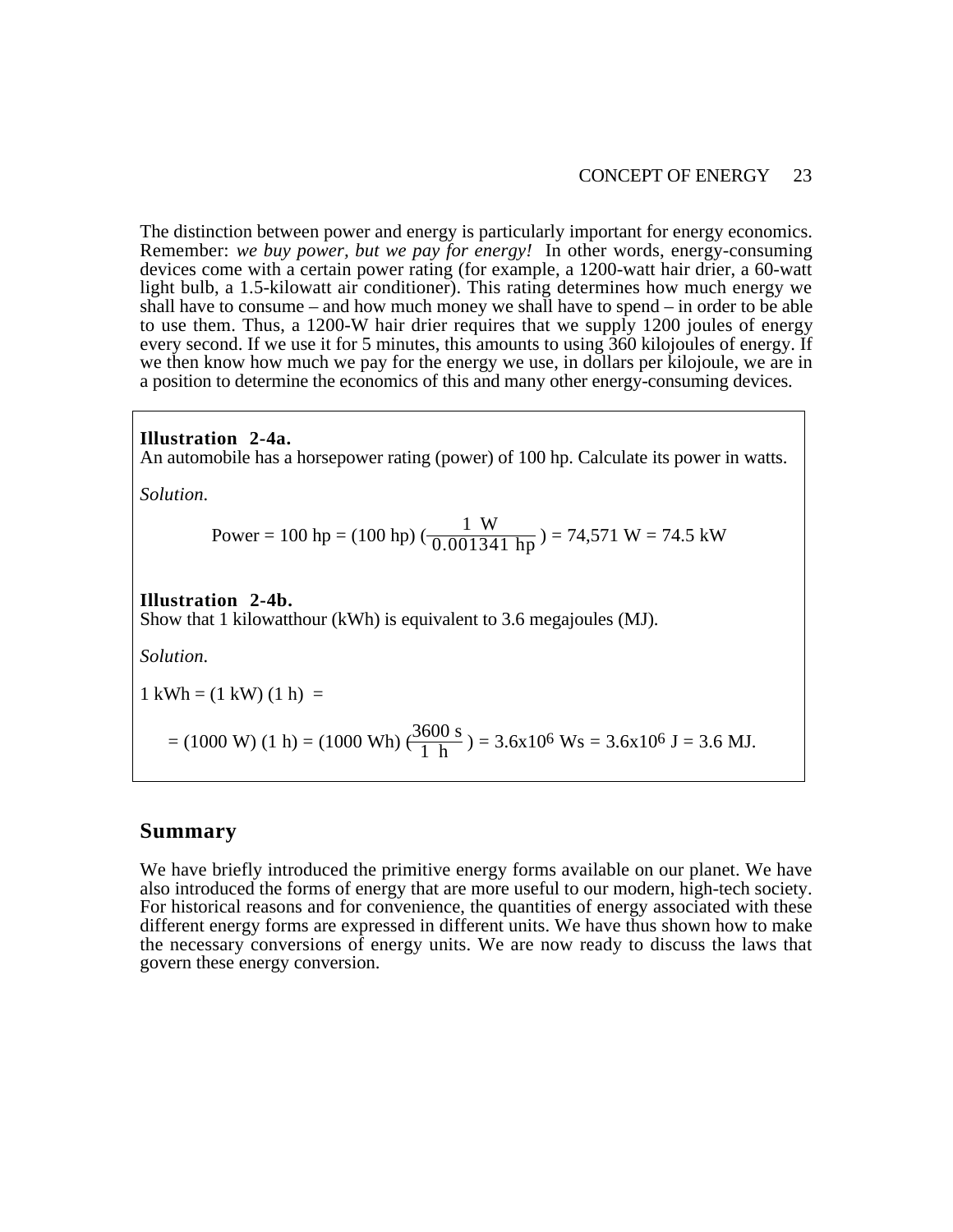**Illustration 2-5.** A 100-W light bulb is left on overnight. How much energy does it consume and how much money does this cost, if electricity costs ten cents per kilowatthour?

*Solution.*

We know how much power the light bulb draws, and we know the time interval over which it is used, say,  $\overline{8}$  hours. So we can calculate the energy consumed. We also know the cost of a unit of energy. Therefore:

Energy consumed = [Power drawn] [Duration of power use]

$$
= (100 W) (8 h) = 800 Wh = (800 Wh) (\frac{1 kW}{1000 W}) = 0.8 kWh
$$

Cost of energy consumed  $=$  [Energy consumed] x [Cost of unit of energy]

$$
= (0.8 \text{ kWh}) \left(\frac{\$0.10}{1 \text{ kWh}}\right) = \$0.08
$$

### *REVIEW QUESTIONS*

2-1. Using the information in Table 2-2, show that 1 kWh is equivalent to 3412 BTU and that 1 BTU is equivalent to 1055 J.

2-2. The 1994 consumption of energy in the world was 329,945,000 terajoules. Convert this to BTU and show that the order of magnitude indeed corresponds to 1017-1018 BTU shown in Figure 2-3.

2-3. A hair drier (1600 W) is used for 15 minutes. If electricity costs \$0.15 per kWh, show that these 15 minutes of use cost 6 cents.

2-4. Indicate whether the following units represent energy, power or neither of the two: (a) calorie, (b) (BTU) (seconds), (c) (kilowatt) (day), (d)  $\overline{BTU}/\text{hour}$ , (e) megawatt/hour, (f) joule/minute, (g) calorie/minute, (h) gigawatt, (i) watt/second.

2-5. Show that the frequency of visible radiation, whose wavelength is 0.4-0.7 micrometers, is indeed of the order of 10<sup>15</sup> per second.